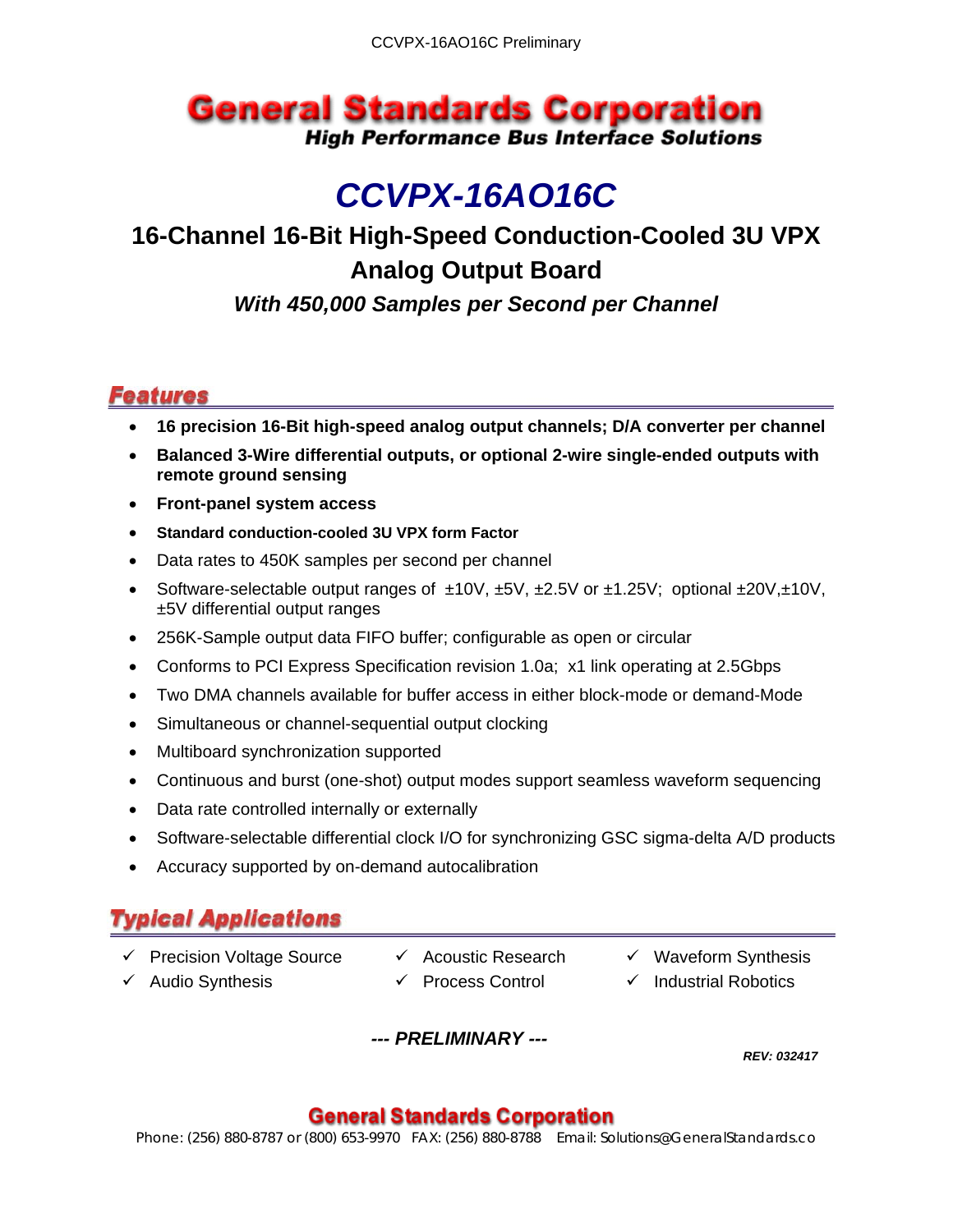#### **Functional Description**

The CCVPX-16AO16C contains sixteen 16-bit D/A converters (DAC's), and all supporting functions necessary for adding precision high-speed differential or single-ended analog output capability to a 3U VPX application. Output ranges are software-selectable as  $\pm 10$  Volts,  $\pm 5$  Volts or  $\pm 2.5$  Volts.. Buffer operation can be selected as either Open for data streaming, or as Closed (circular) for periodic waveform generation. Unique FIFO buffer controls support the seamless sequencing of successive waveforms through a single buffer port. In less demanding applications, the outputs can be updated individually. Hardware clock I/O permits synchronization with a variety of GSC products, including Sigma-Delta ADC boards.

A PCI Express adapter provides the interface between the control bus and the internal local controller (Figure 1). Sixteen output channels are controlled through an analog output FIFO buffer, and can be updated either simultaneously or sequentially. The output sample rate can be controlled by an internal rate generator or by an external clock. The local controller manages all input/output configuration and data manipulation functions, including autocalibration. Analog output levels are initialized to zero (midrange). Multiboard synchronization is supported.



Figure 1. CCVPX-16AO16C Board; Functional Organization

This product conforms to the VPX baseline standard ANSI/VITA 46.0-2007 (R2013). System connections are made at the front panel through a high-density front-panel I/O connector. Power requirements consist of +12VDC and +5VDC in compliance with the VPX specification, and operation over the specified temperature range is achieved with standard conduction cooling.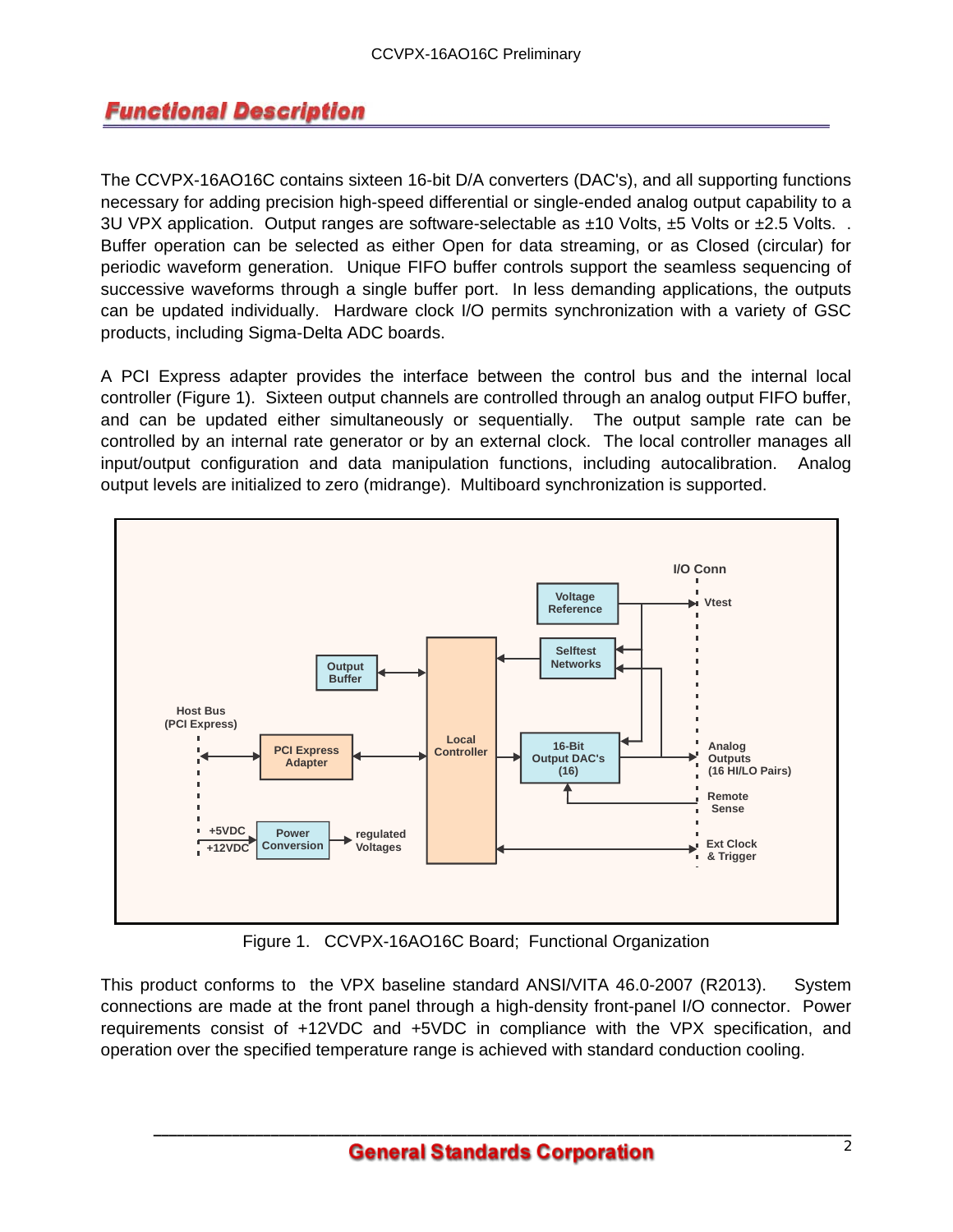#### **Performance Specifications**

At  $+25$  <sup>O</sup>C, with specified operating conditions.

### *Output Characteristics:*

| Configuration:                            | Sixteen 3-wire balanced differential analog output channels, with a dedicated 16-<br>Bit DAC per channel. Each 3-Wire output consists of complementary 'HI' and<br>'LO' signal lines, with 'output return' as the center (balance) reference. All output<br>returns are electrically common internally. |
|-------------------------------------------|---------------------------------------------------------------------------------------------------------------------------------------------------------------------------------------------------------------------------------------------------------------------------------------------------------|
|                                           | Optional 12-channel and 8-Channel configurations are available, as well as<br>2-wire single-ended analog outputs with remote ground sensing.                                                                                                                                                            |
| Voltage Ranges:                           | Software-selected as $\pm 10V$ , $\pm 5V$ , $\pm 2.5V$ or $\pm 1.25V$ , Line-to-Line for differential<br>configuration. Line-to-Ground with Single-Ended option (Output-HI relative to<br>output return). Optional High-Level (HL) ±20V, ±10V, ±5V differential outputs.<br>See Ordering information.   |
| <b>Output Resistance:</b>                 | 1.0 Ohm maximum                                                                                                                                                                                                                                                                                         |
| Protection:                               | Withstands sustained short-circuiting to ground without damage                                                                                                                                                                                                                                          |
| Load Current:                             | $\pm$ 3 ma maximum on all channels simultaneously; $\pm$ 2 ma recommended for<br>minimal crosstalk and line loss. (10mA maximum on individual channels, if total<br>load on all outputs does not exceed 50mA).                                                                                          |
| Load Capacitance:                         | Stable with zero to 10,000 pF shunt capacitance; all ranges, all loads.                                                                                                                                                                                                                                 |
| Settling Time (Typical):                  | No Filter:<br>5 us to 0.1%, 8 us to 0.01%<br>14 us to 0.1%, 18 us to 0.01%<br>100 kHz Filter:<br>10 kHz Filter:<br>100 us to 0.1%, 140 us to 0.01%                                                                                                                                                      |
| Noise:                                    | No Filter:<br>1.3 mVRMS, 10Hz-10MHz<br>0.4 mVRMS, 10Hz-10MHz<br>10 kHz Filter:                                                                                                                                                                                                                          |
| Glitch Impulse:                           | 3 nV-Sec max ±10V Range:<br>±2.5V Range:<br>8 nV-Sec                                                                                                                                                                                                                                                    |
| Remote Sensing:<br>(Single-ended outputs) | Single input pin compensates for ground potential at load.<br>Max range ±1.0V. Enabled or disabled through application software.<br>Correction ±1 percent. Input resistance: 15K typical.                                                                                                               |

### *Transfer Characteristics:*

| Resolution:                                     | 16 Bits (0.0015 percent of FSR)                 |                                                                                 |                                                                                                                   |
|-------------------------------------------------|-------------------------------------------------|---------------------------------------------------------------------------------|-------------------------------------------------------------------------------------------------------------------|
| Sample Clocking Rate:                           | External Rate Clock:                            |                                                                                 | Internal Rate Clock: 172 to 450,000 samples per second per channel<br>0 to 450,000 samples per second per channel |
| DC Accuracy, Line-Line:<br>(Max error, no-load) | Range<br>±20V<br>±10V<br>±5V<br>±2.5V<br>±1.25V | Midscale Accuracy<br>±6.2mv<br>$±2.4$ mv<br>$±1.7$ mv<br>$±1.4$ mv<br>$±1.2$ mv | ±Fullscale Accuracy<br>±15mv<br>$±3.3$ m $v$<br>±2.2mv<br>$±1.6$ mv<br>$±1.4$ mv                                  |
| Output Balance:                                 |                                                 | 10mV maximum HI/LO unbalance.                                                   |                                                                                                                   |
| <b>Bandwidth</b>                                | (Single-pole lowpass)                           |                                                                                 | 10 kHz, 100 kHz and No-Filter (>300 kHz) options, Typical at -3dB.                                                |
| Crosstalk Rejection:                            | 80 dB minimum, DC-50 kHz                        |                                                                                 |                                                                                                                   |
| Integral Nonlinearity:                          |                                                 | $\pm 0.007$ percent of FSR, maximum                                             |                                                                                                                   |
| Differential Nonlinearity:                      | $\pm 0.003$ percent of FSR, maximum             |                                                                                 |                                                                                                                   |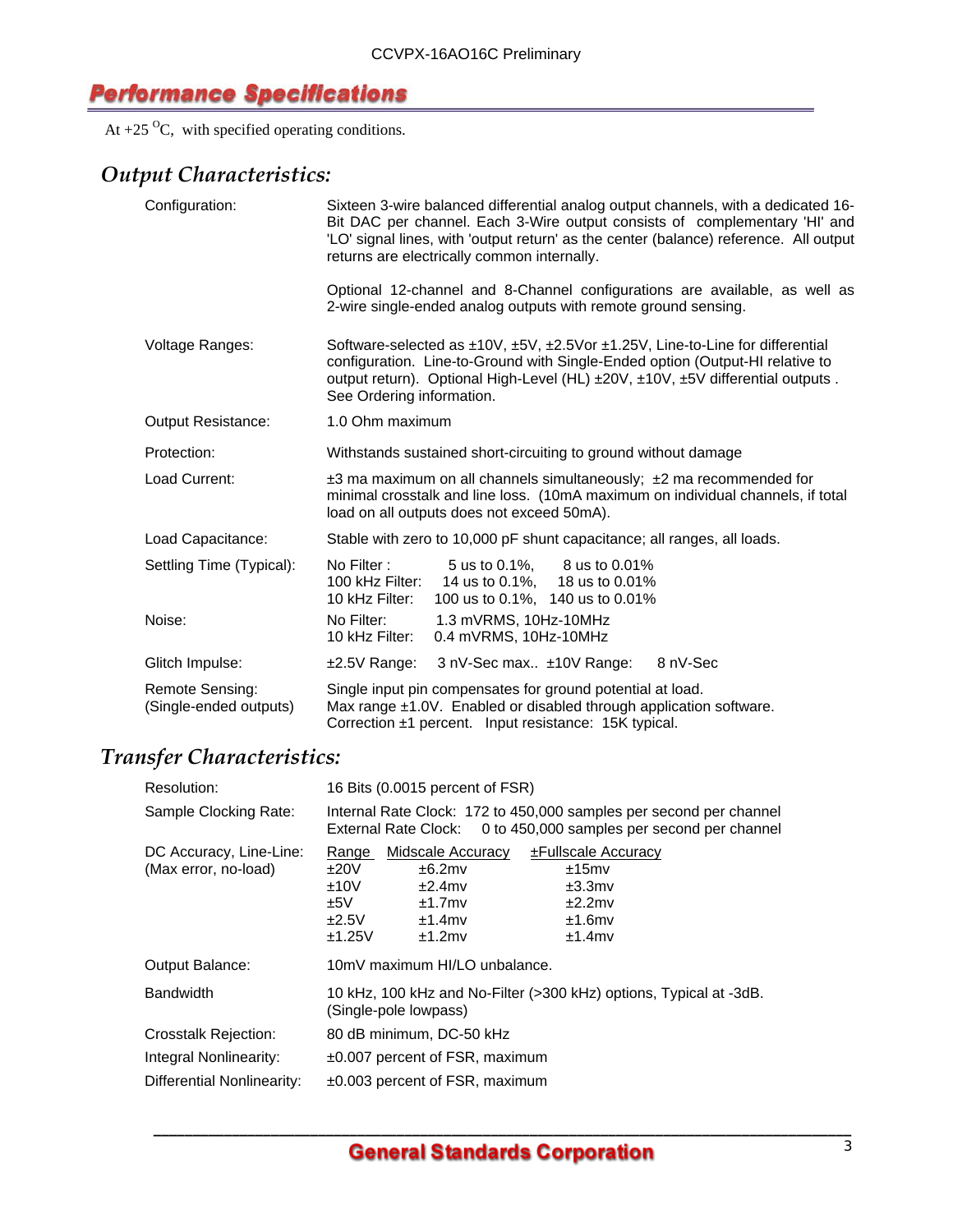#### *Operating Modes and Controls:*

| DAC Clocking Source:                          | Internal rate generator, external hardware input, or software clock. The internal<br>rate generator is selectable as either (a) a division of the 64MHz master clock<br>oscillator, or (b) a software-controlled VCO with 0.2% setting resolution, and<br>$\pm 0.02\%$ accuracy.                                                         |
|-----------------------------------------------|------------------------------------------------------------------------------------------------------------------------------------------------------------------------------------------------------------------------------------------------------------------------------------------------------------------------------------------|
| <b>Multiboard Clocking</b><br>Configurations: | To support the simultaneous clocking of DAC outputs on multiple boards, the<br>16AO16 can be software-designated as either a clock initiator or a clock target.<br>Initiators provide an output clock for target boards, each of which can retransmit<br>the clock signal to subsequent boards connected in a daisy-chain configuration. |
| Burst Trigger:                                | Software control bit, or external TTL/LVDS trigger input (Same as clock I/O<br>option). Burst triggering also can be obtained from an external source.                                                                                                                                                                                   |
| Update Mode:                                  | Simultaneous or channel-sequential output updating                                                                                                                                                                                                                                                                                       |
| Active Buffer Size:                           | From 8 output values to 256K-values, in 2:1 steps, software-selectable.                                                                                                                                                                                                                                                                  |
| Buffer Mode:                                  | Selected as Circular for periodic waveforms, or as Open for one-shot functions                                                                                                                                                                                                                                                           |
| Data Format:                                  | Software selected as Offset Binary or Two's complement                                                                                                                                                                                                                                                                                   |

#### *Bus Compatibility*

Conforms to VPX VITA 46.0. Also conforms to PCI Express Specification revision 1.0a; x1 Link operating at 2.5Gbps. DMA transfers as bus master with two DMA channels.

#### *Power Requirements*

+5VDC ±0.2 VDC, 1.0 Amps typical, 1.2 Amp maximum. +12VDC ±0.4 VDC, 0.5 Amps typical, 0.6 Amps maximum Total power consumption: 11 Watts typical, 13 Watts maximum.

#### *Mechanical Characteristics*

Height: 18.8mm (0.74 in) Depth: 170.6 mm (6.717 in)<br>Width: 100.0 mm (3.937 in) 100.0 mm (3.937 in) Shield: Side-1 is protected by an EMI shield. Thermal transfer rails are provided for conduction cooling.

#### *Environmental Specifications*

| Ambient Temperature Range: | Operating: 0 to +80 Degrees Celsius inlet air<br>Storage: -40 to +85 Degrees Celsius |
|----------------------------|--------------------------------------------------------------------------------------|
| <b>Relative Humidity:</b>  | Operating and Storage: 0 to 95%, non-condensing                                      |
| Altitude:                  | Operation to 10,000 ft.                                                              |
| Cooling:                   | Standard conduction cooling thermal interfaces.                                      |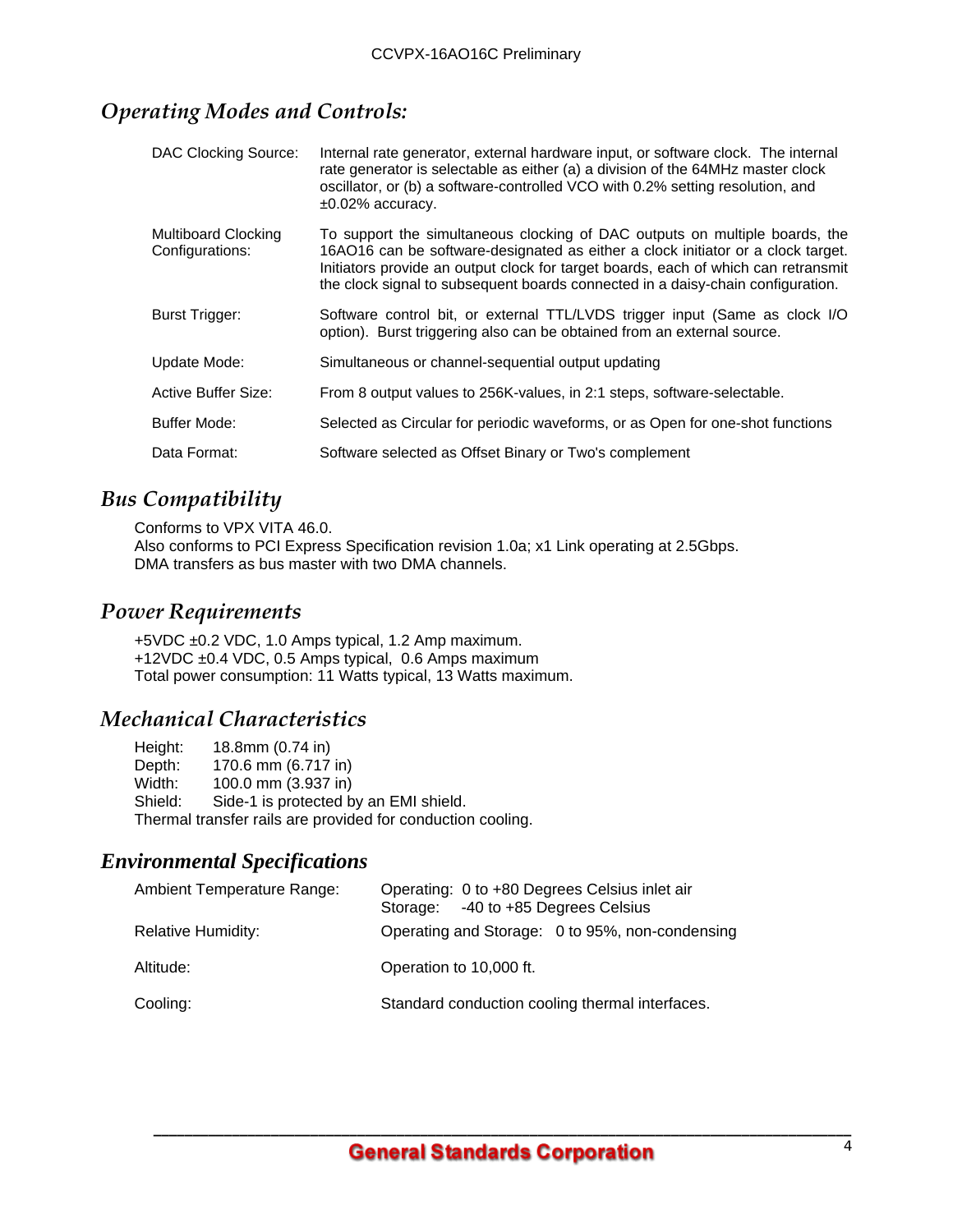### **Ordering Information**

Specify the basic model number, followed by an option suffix "-A-B-C-D", as indicated below. For example, model number CCVPX-16AO16C-12-F10-DF-0 describes a 3U VPX module with 12 differential output channels, 10 kHz output filters and no custom features (standard output levels).

| <b>Optional Parameter</b>         | Value                                                                                                                         | <b>Specify Option As:</b> |
|-----------------------------------|-------------------------------------------------------------------------------------------------------------------------------|---------------------------|
| <b>Number of Output Channels:</b> | 8 Channels                                                                                                                    | $A = 8$                   |
|                                   | 12 Channels                                                                                                                   | $A = 12$                  |
|                                   | 16 Channels                                                                                                                   | $A = 16$                  |
| <b>Output Lowpass Filter:</b>     | No output Filters (>300kHz)                                                                                                   | $B = F0$                  |
| (Single-pole)                     | <b>10 kHz Output Filters</b>                                                                                                  | $B = F10$                 |
|                                   | 100 kHz Output Filters                                                                                                        | $B = F100$                |
| <b>Output Configuration: *</b>    | <b>Differential</b>                                                                                                           | $C = DF$                  |
|                                   | Single-Ended                                                                                                                  | $C = SE$                  |
| <b>Custom Feature:</b>            | <b>High-Level Differential Outputs</b><br>$(\pm 20V, \pm 10V, \pm 5V)$ differential output<br>ranges). Requires Option-C = DF | $D = HL$                  |
|                                   | No custom features                                                                                                            | 0                         |

\* Differential outputs are essentially immune to ground potential differences, and do not implement compensation for ground potential at the load. Single-ended outputs are affected by remote ground potentials however, and are supported with a Remote Ground Sense input to compensate for potential differences between the CCVPX-16AO16C outputs and the load.